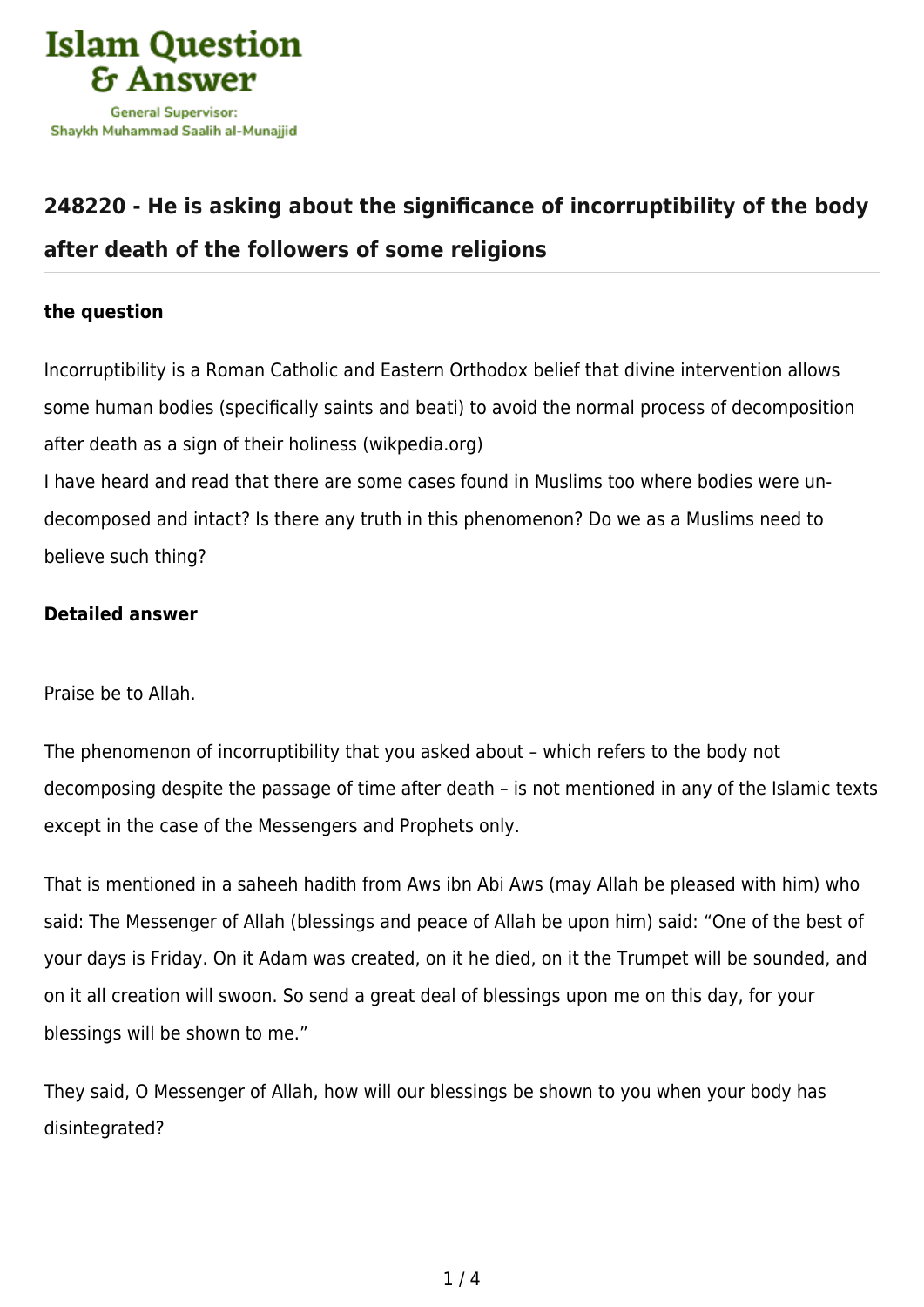

He said, "Allah has forbidden the earth to consume the bodies of the Prophets."

Narrated by Imam Ahmad in al-Musnad (26/840.

There is nothing in the Qur'an or Sunnah that could explain this phenomenon happening to people other than the Prophets, whether they are martyrs, righteous people or close friends of Allah (awliya'), young or old, male or female. We do not have any prophetic text that tells us about this matter or explains the reason behind it or its significance, or whether it is a sign of the righteousness of the person concerned, or whether it could happen to people who are not righteous. Allah, may He be glorified and exalted, has not told us in His Book the reason why some bodies are protected from disintegration and decomposition, whilst others are not.

As for the Messengers and Prophets, it is not possible for their bodies to decompose, because Allah, may He be glorified and exalted, has forbidden the earth to affect them in the way in which it affects other dead bodies. But this does not mean that everyone whose body is left intact is like the Messengers and Prophets in piety and righteousness. This is not a correct analogy, and it is not the right conclusion, for there may be some natural factors which lead to the preservation of the body and protect it from decomposing. All we can say with regard to this issue is that we hope that this phenomenon is a sign of righteousness and acceptance with Allah, may He be glorified, if the person in question was one of the good and righteous people.

Thus you may learn that the matter does not go any further than being a matter of hope and supplication. So if we find someone among the Muslims whose body remained intact after burial, we ask Allah, may He be exalted, to make it a sign of mercy, virtue and goodness for the deceased, but we do not believe – either on the basis of probability or certainty – that it is evidence of the righteousness and piety of the individual.

The fact that this phenomenon happens to some non-Muslims may be explained in the following manner: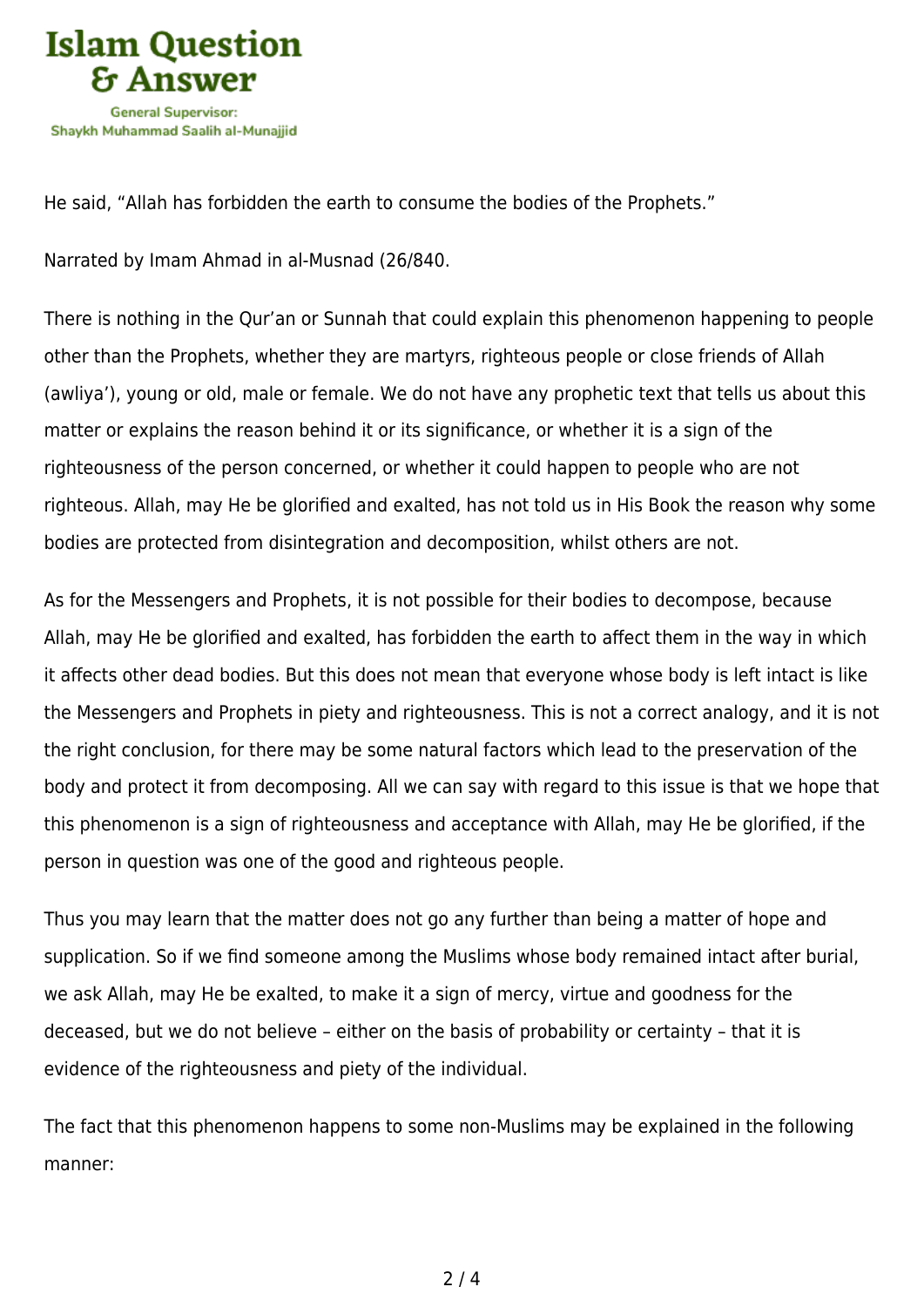

Shavkh Muhammad Saalih al-Munaiiid

It may be due to natural factors in the body itself, or in the soil (in which he is buried) or in that location. This is important research that scientists and experts could investigate and find out the scientific causes, based on a study of the composition of the soil and the types of bacteria present in it, or finding out whether some substances were applied to the body (that led to its preservation). All of these are possible causes of its being preserved. This is important research that should be carried out by scientists and researchers.

It may also be due to deceptive actions on the part of some fanatics who show the body as if it is preserved from disintegration, when in fact it is decaying and decomposing, but it appears to be intact because of clothing, filling in and application of wax to make the body appear to be intact, so as to convince people of the soundness of a particular religion or sect that the deceased used to follow. Focusing on emotional preaching and deceit, far removed from research based on reason, is a well-known tactic among many of the followers of various religions and sects, but at the end of the day it backfires and they cannot deceive people or their followers forever.

The body may indeed be intact, but there is a difference between this appearance of being intact and the body that appears fresh, as if the person only recently died. The former happens in many cases, in which the body appears as though no part of it is missing, but a single touch is sufficient to make it crumble into dust. As for cases in which the body appears fresh, and in some instances a pleasant fragrance comes from the body and sometimes blood is even seen to gush forth from it, such cases are rare, and that is what we hope may be a sign of the person's righteousness and his honour before Allah, may He be glorified and exalted, if the person was a Muslim and righteous. But still we cannot be certain of that, and we have no shar'i evidence to prove it. Rather it is no more than the hope that it is a sign of Allah honouring such people, as explained above.

Conclusion: we call people to research and study on the basis of reason the phenomenon of incorruptibility of some bodies in their graves, and to study the matter from all angles, both biological and theological. We have not seen in any Islamic textbook anyone who regards such